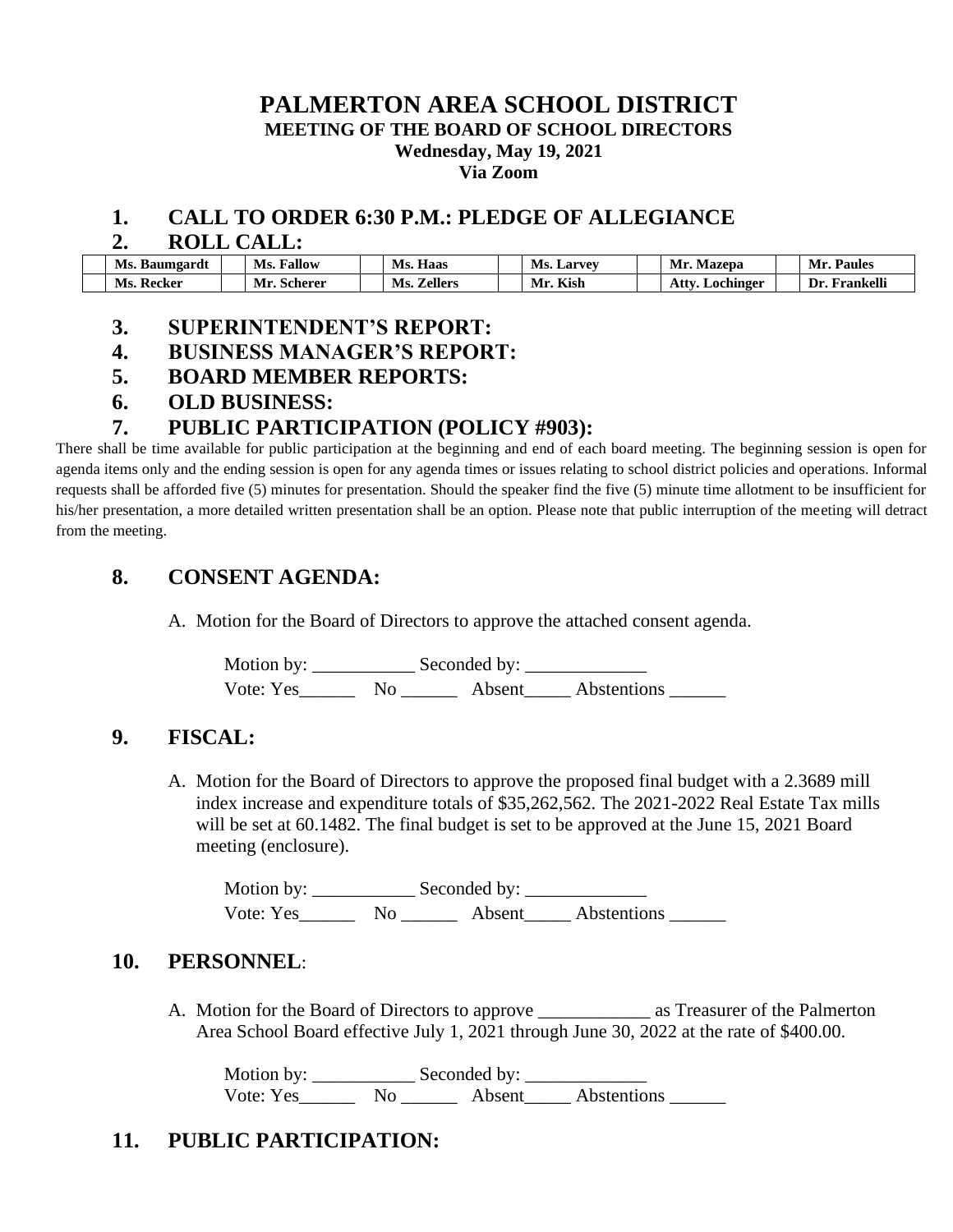# **12. FOR THE GOOD OF THE ORDER:**

# **13. ADJOURNMENT:**

Motion by: \_\_\_\_\_\_\_\_\_\_\_ Seconded by: \_\_\_\_\_\_\_\_\_\_\_\_\_ Vote: Yes\_\_\_\_\_\_\_\_\_ No \_\_\_\_\_\_\_\_\_ Absent\_\_\_\_\_\_ Abstentions \_\_\_\_\_\_\_\_\_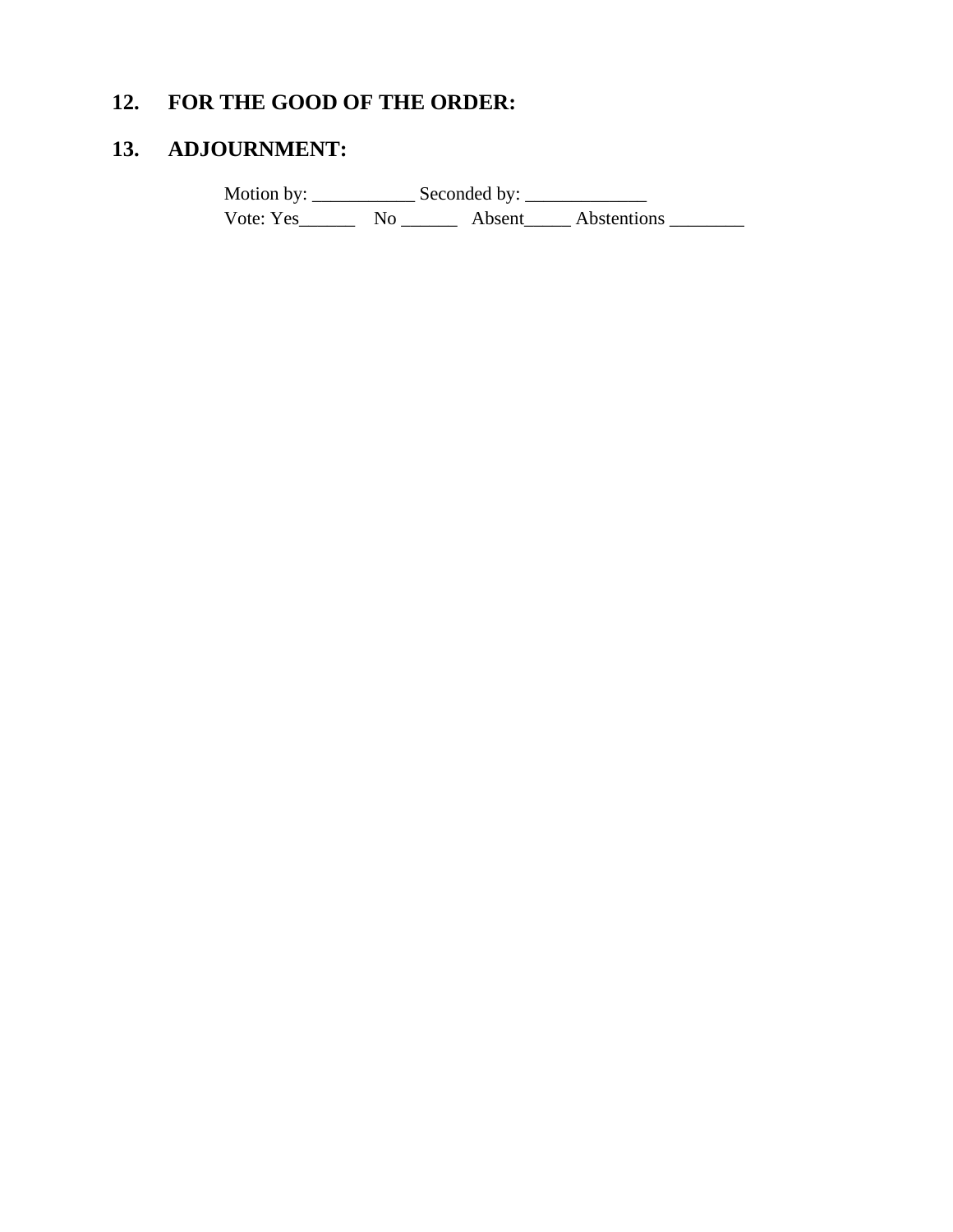### **PALMERTON AREA SCHOOL DISTRICT CONSENT AGENDA Wednesday, May 19, 2021**

### **1. MEETING MINUTES:**

A. Approve the Board Meeting Minutes from April 20, 2021 (enclosure)

## **2. FISCAL:**

- A. Approve the Accounts Payable Reports (enclosures)
- B. Approve the Treasurer's Reports (enclosures)

## **3. PERSONNEL:**

- A. Approve the following staff to work in the Extended School Year (ESY) program from July 6, 2021 through July 29, 2021:
	- Teachers @ \$33.00/hour: Karoline Anthony; Kristen Perdew; Amanda Cappella; Michelle Davis
	- Instructional Aides @ current rate of pay: Christine King; Jennifer Anthony; Kendra Smiley
	- Health Room Technician @ current rate of pay: Michelle Bisbing
	- Speech services @ contracted rate through Pediatric Therapy Services
- B. Approve the following staff to work in the PA COVID-19 Compensatory Services (CCS) program from June 14, 2021 through June 25, 2021:
	- Teachers @ \$33.00/hour: Amanda Mayer; Kristen Perdew
	- Health Room Technician @ current rate of pay: Michelle Bisbing
- C. Approve Andrew Remsing as summer program facilitator of the eBridges Course/Credit Recovery Program for students in grades 7-12 at the rate of \$33/hour. Program to run June 21, 2021 through July 2, 2021
- D. Approve the extension of child rearing leave until the end of the 2020-2021 school year for employee #10
- E. Approve the Family Medical Leave from April 23, 2021 through May 28, 2021 for employee #353
- F. Approve one day of uncompensated leave on April 27, 2021 for employee #496
- G. Approve one day of uncompensated leave on May 4, 2021 for employee #452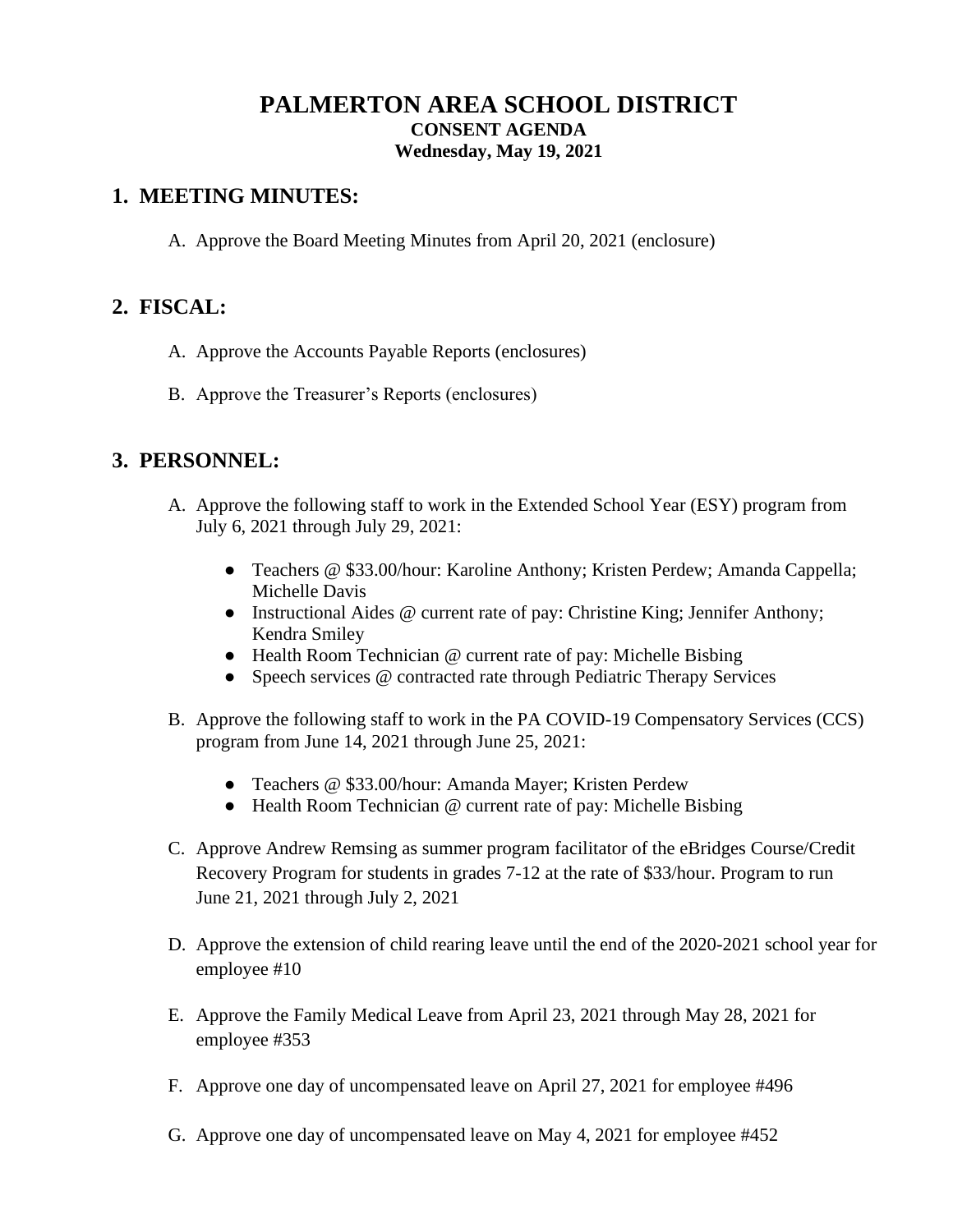- H. Approve two days of uncompensated leave on April 27, 2021 and April 28, 2021 for employee #129
- I. Accept the retirement of Anna Corby, HS English Teacher, at the end of the 2020-2021 school year
- J. Accept the retirement of Bonnie Tavella, HS English Teacher, at the end of the 2020-2021 school year
- K. Accept the resignation of Rodney Strohl as co-assistant softball coach  $(1/2)$  and approve as assistant coach with full stipend of \$2,689 for the 2020-2021 school year
- L. Accept the resignation of Matthew Guedes as assistant football coach (1/2) for the 2021- 2022 school year effective May 20, 2021
- M. Approve the following additions to the football coaches for the 2021-2022 school year effective May 20, 2021:

| <b>Matthew Guedes</b> | <b>Volunteer Football Coach</b>  | $- -$   |
|-----------------------|----------------------------------|---------|
| James Hunsicker       | <b>Volunteer Football Coach</b>  | $- -$   |
| William Cameron       | Assistant Football Coach $(1/2)$ | \$2,059 |

- N. Approve Jacqueline McCandless as Palmerton Area School Board Secretary effective July 1, 2021 through June 30, 2025 at the rate of \$1,500.00 per year
- O. Approve Ryan Kish as Palmerton Area School Board Assistant Secretary effective July 1, 2021 through June 30, 2025
- P. Approve Jodi Frankelli, Jamie Schuler, Paula Husar, Mary Brumbach, Dan Heaney, Suzanne Rentschler, Rich DeSocio, and Christine Steigerwalt to attend the PASA virtual professional development conference on June 16, July 21, and August 18, 2021 with a cost of \$2,189.52 (enclosure)
- Q. Remove from the list of substitute instructional assistant and secretary positions effective May 20, 2021:
	- April Duff
	- Kimberly Stefanoni
- R. Approve tuition reimbursements (enclosure)

# **4. OTHER:**

- A. Approve the first reading of the following policies (enclosures):
	- 1) Policy #218.1 Weapons